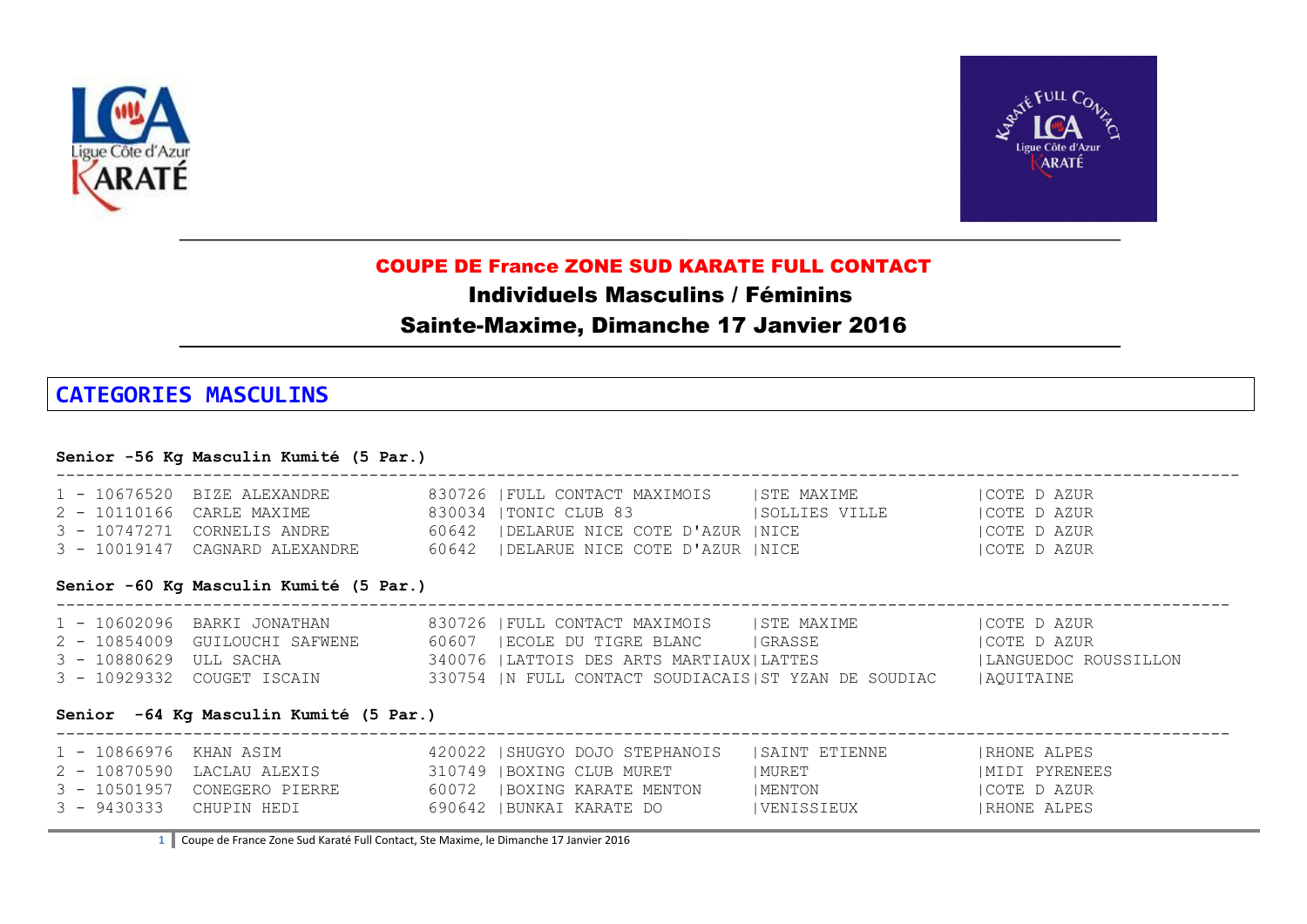5 - 10790801 GUILLEY CHRISTOPHE 60613 |ESSOR RIVIERA SEC KARATE |NICE |COTE D AZUR

**Senior -68 Kg Masculin Kumité (6 Par.)**

| $\overline{\phantom{0}}$ |                                 |                                                  |              |
|--------------------------|---------------------------------|--------------------------------------------------|--------------|
|                          | 1 - 10716306 MERLINO REMI       | 830102 IINT RAPHAEL SPORTING CLUBIST RAPHAEL     | COTE D AZUR  |
|                          | 2 - 10626916 KLOPP ARTHUR       | 60691 INKUDO KARATE CLUB ANTIBESIANTIBES         | ICOTE D AZUR |
|                          | 3 - 10028119 MBECHEZI SOULAIMAN | 40621   NTACT KICK BOXING TEAMJMA SISTERON       | PROVENCE     |
|                          | 3 - 10869038 NDILNE DIDIER      | 130098   IES CALAS SECT A MARTIAUX   CALAS       | PROVENCE     |
|                          | 5 - 10132671 ALLONGUE AXEL      | 60057 ISTADE LAURENTIN KARATE IST LAURENT DU VAR | COTE D AZUR  |

------------------------------------------------------------------------------------------------------------------------

### **Senior -72 Kg Masculin Kumité (11 Par.)**

|                                | 1 - 10923827 ZIDANE DEROUICHE GEYSIM 130166   SPORT LE RONIN SEC KARATE   MARSEILLE |         | PROVENCE            |
|--------------------------------|-------------------------------------------------------------------------------------|---------|---------------------|
| 2 - 10719824 ELHALOUA SOFIANE  | 420022   SHUGYO DOJO STEPHANOIS   SAINT ETIENNE                                     |         | <b>IRHONE ALPES</b> |
| 3 - 10870595  VERON PASCAL     | 310749  BOXING CLUB MURET                                                           | MURET   | MIDI PYRENEES       |
| 3 - 1228081 GRAMMATICO XAVIER  | 60072 IBOXING KARATE MENTON                                                         | IMENTON | ICOTE D AZUR        |
| 5 - 10494690 FARGIONE KEVIN    | 60821   RTIAL AS NICE ART MARTIAL  NICE                                             |         | <b>COTE D AZUR</b>  |
| 5 - 10723551 RUDOVIC ALEXANDRE | 60057 ISTADE LAURENTIN KARATE IST LAURENT DU VAR                                    |         | <b>COTE D AZUR</b>  |

------------------------------------------------------------------------------------------------------------------------

#### **Senior -76 Kg Masculin Kumité (8 Par.)**

|              | 1 - 10968244 RICHET DAMIEN      | 330754 IN FULL CONTACT SOUDIACAISIST YZAN DE SOUDIAC |             | AOUITAINE            |
|--------------|---------------------------------|------------------------------------------------------|-------------|----------------------|
|              | 2 - 8970187 MATTIONI BENJAMIN   | 690642   BUNKAI KARATE DO                            | VENISSIEUX  | <b>  RHONE ALPES</b> |
| 3 - 10248553 | BROUILLAUD REMY                 | 690642   BUNKAI KARATE DO                            | IVENISSIEUX | <b>  RHONE ALPES</b> |
|              | 3 - 9489103 CHEREAU CHARLES     | 90008 IKARATE CLUB TARASCONNAIS ITARASCON SUR ARIEGE |             | MIDI PYRENEES        |
|              | 5 - 10731872 EL HADDADI MOHAMED | 130739   ATE CLUB CHATEAURENARDAIS   CHATEAURENARD   |             | PROVENCE             |
|              | 5 - 10892392 ROPP THIBAULT      | 130151   RATE CLUB DE PORT DE BOUC   PORT DE BOUC    |             | PROVENCE             |

#### **Senior -80 Kg Masculin Kumité (3 Par.)**

| 1 - 10359654 GRAMUGLIA GIUSEPPE | 60713 FE KARATE SHIDOKAN TRINITEFLA TRINITE                               | ICOTE D AZUR |
|---------------------------------|---------------------------------------------------------------------------|--------------|
|                                 | 2 - 10929022 THIRUNAVUKARASU JULIEN 60143 INSTITUT NICOIS DES SPORTSINICE | ICOTE D AZUR |
| 3 - 10780265 CHAMPION GUILLAUME | 830102 IINT RAPHAEL SPORTING CLUBIST RAPHAEL                              | ICOTE D AZUR |

#### **Senior -85 Kg Masculin Kumité (8 Par.)**

| 1 - 10933129 GOMBAUD JOHAN     | 330754 IN FULL CONTACT SOUDIACAISIST YZAN DE SOUDIAC | AOUITAINE   |
|--------------------------------|------------------------------------------------------|-------------|
| 2 - 10716307 CONIL JULIEN      | 830102 IINT RAPHAEL SPORTING CLUBIST RAPHAEL         | COTE D AZUR |
| 3 - 10200912 CHAMPION BENJAMIN | 830102 IINT RAPHAEL SPORTING CLUBIST RAPHAEL         | COTE D AZUR |
| 3 - 10929242 PERARD MICKAEL    | 330754  N FULL CONTACT SOUDIACAIS ST YZAN DE SOUDIAC | AOUITAINE   |
| 5 - 10519559 CAPPE CHRISTOPHE  | 60072 IBOXING KARATE MENTON<br>IMENTON               | COTE D AZUR |

------------------------------------------------------------------------------------------------------------------------

**2** Coupe de France Zone Sud Karaté Full Contact, Ste Maxime, le Dimanche 17 Janvier 2016